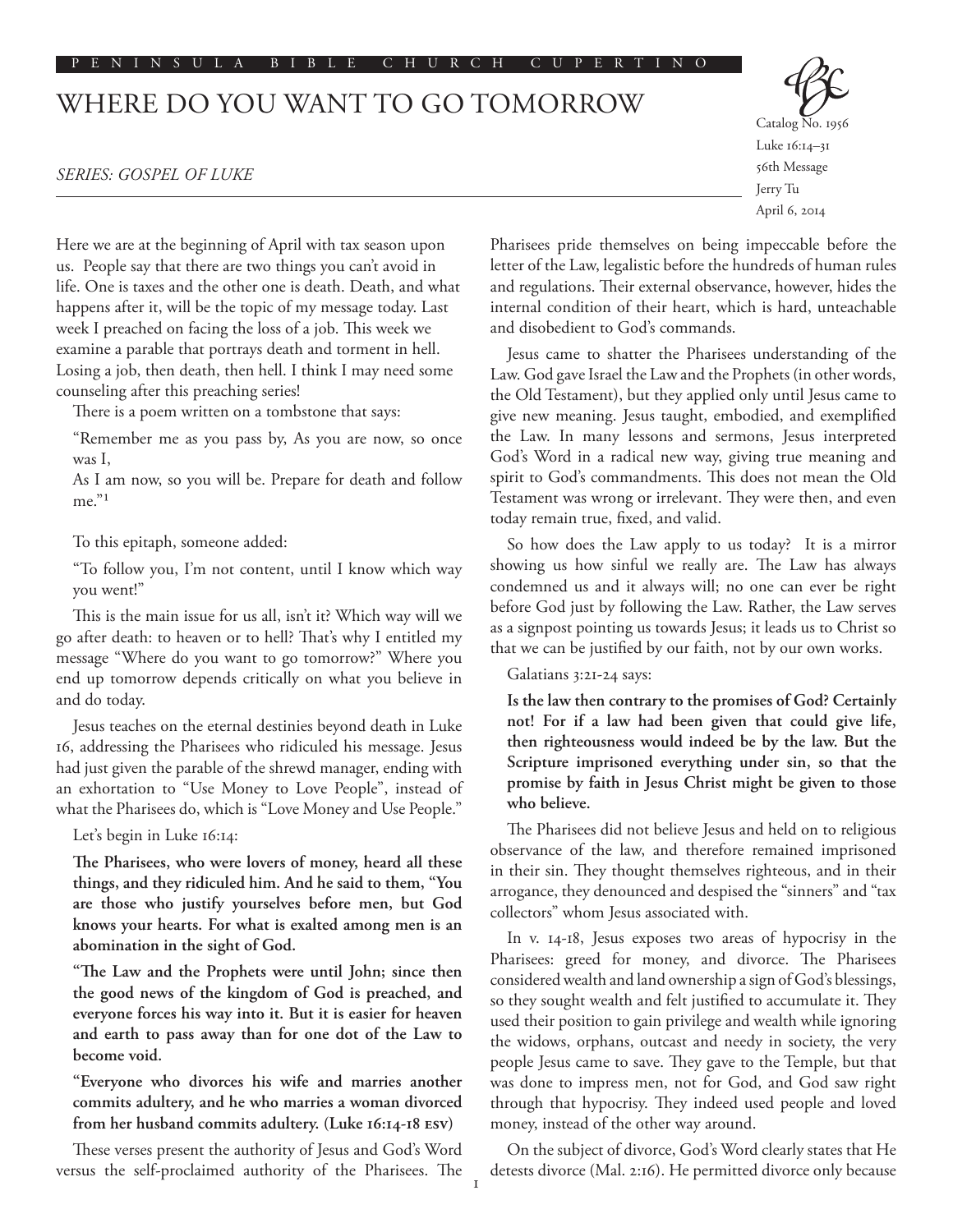of man's sinful unrepentant hearts. Many Pharisees, however, have taken God's permission for divorce in certain difficult situations and liberally applied it to virtually any situation, including the wife burning a meal! Jesus is not giving the full biblical teaching on divorce here. Rather, He is confronting the Pharisees in an area where they dodged God's law through man-made loopholes while proclaiming themselves to be righteous.

We are plagued today with the same issues of hypocrisy that Jesus exposes in the Pharisees. The areas of sin may be our love of money or our lax attitudes toward marriage and divorce. But we are prone to other problem areas that Jesus taught in the Sermon on the Mount. These include how callously we treat the poor in society, our thought life, lust, or struggle with pornography, our acrimonious relationships with neighbors or unforgiving attitude, or many other areas of our lives. God's holy standard calls us out on all of these areas.

For us the main lesson is that we must not dodge the high standards of God's Word in all aspects of our lives. We must never justify our own sin, even if we claim some biblical loophole, claiming the letter of the law while ignoring the spirit. If we do so, we are mocking Jesus, ridiculing Him just as the Pharisees did.

Christianity is not following a bunch of outward standards. Rather it's a matter of submitting to His authority, right down to the heart. Let's examine our motives and attitudes in our own walk. Are we living a life worthy of our calling? Do we submit to Him in truth, or are we only making a show on the outside? Unless we fully submit to Him, we will not enter the kingdom of God, either in this life or the next.

Jesus now teaches a parable in which he warns the Pharisees that they are in for a rude awakening if they do not repent. Their disregard for God will ultimately land them in torment in hell. Let's read this parable, starting in verse 19.

**There was a rich man who was clothed in purple and fine linen and who feasted sumptuously every day. And at his gate was laid a poor man named Lazarus, covered with sores, who desired to be fed with what fell from the rich man's table. Moreover, even the dogs came and licked his sores. (Luke 16:19-21)**

The parable begins with the description of the rich man. The only thing we know about him is his external appearance: what he wears, what he eats, where he lives. He represents the lure of materialism, the worship of unrighteous wealth that Jesus warns against. I'm sure you can imagine this kind of "Lifestyle of the Rich and Famous," with huge houses, perfectly manicured lawns, garages filled with gleaming luxury cars, the life of opulence. Their whole life revolves around "what does my mansion look like? what car shall I drive? what iToy shall I buy today?" Love of display and self-indulgence characterizes the rich man. Frankly, we probably wouldn't mind trading places with this rich man just to see what it's like to live with "champagne wishes and caviar dreams."

Now let's examine the poor man. The poor man is wretched, hungry and sick, covered with sores and suffering miserably. The contrast with the rich man could not be more striking. And we've all seen the poor man, haven't we? We may not have noticed him as we go about our business, well-dressed, wellfed. But we see him from the corner of our eyes. He is lying on newspapers on a park bench, next to a shopping cart piled with his possessions. He sleeps on the sidewalk while people walk around or even callously over him. He is in our cities, where the gleaming skyscrapers tower over the poor, whose relatives, if they're lucky, may land a job washing dishes or cleaning rooms in the opulent hotels or office buildings. The thought of swapping places with him even for a day would be terrifying for us to consider.

The most important contrast between these two men is implicit, and that is their relationship with God. The rich man is not given a name, which suggests this rich man has no value and is not a member of God's family. The poor man, on the other hand, has a name. He is named Lazarus, which means "God is my helper." His name suggests he trusts God and has a relationship with Him, even unto death. This difference is what distinguishes the eternal destinies of these two men.

The parable continues:

**The poor man died and was carried by the angels to Abraham's side. The rich man also died and was buried, and in Hades, being in torment, he lifted up his eyes and saw Abraham far off and Lazarus at his side. And he called out, 'Father Abraham, have mercy on me, and send Lazarus to dip the end of his finger in water and cool my tongue, for I am in anguish in this flame.'** 

**But Abraham said, 'Child, remember that you in your lifetime received your good things, and Lazarus in like manner bad things; but now he is comforted here, and you are in anguish. And besides all this, between us and you a great chasm has been fixed, in order that those who would pass from here to you may not be able, and none may cross from there to us.' (Luke 16:22-26)**

The story progresses to the death of these two men and the role-reversal that occurs after death. The rich man, who enjoyed lavish luxury in life, suffers in agony and torment in hell, while Lazarus who endured such pain in life, enjoys peace and comfort at Abraham's side. The pictures of heaven and hell are full of symbols: thirst and anguish, water and flame, the great chasm, etc. I don't want to dwell on what heaven and hell actually look like, or where they're located, or other such questions. The reality of heaven and hell cannot be denied, even though we can spend many hours arguing it. Rather, I'd like to go directly to applications of this story for our lives.

Is this parable a moral tale about riches and poverty? Is it morally wrong to be wealthy? Many of us desire financial success. We have the dream of starting our own social media company and get bought for \$19 billion. Is it wrong to dream big like that? Certainly, for some people, these "dreams" can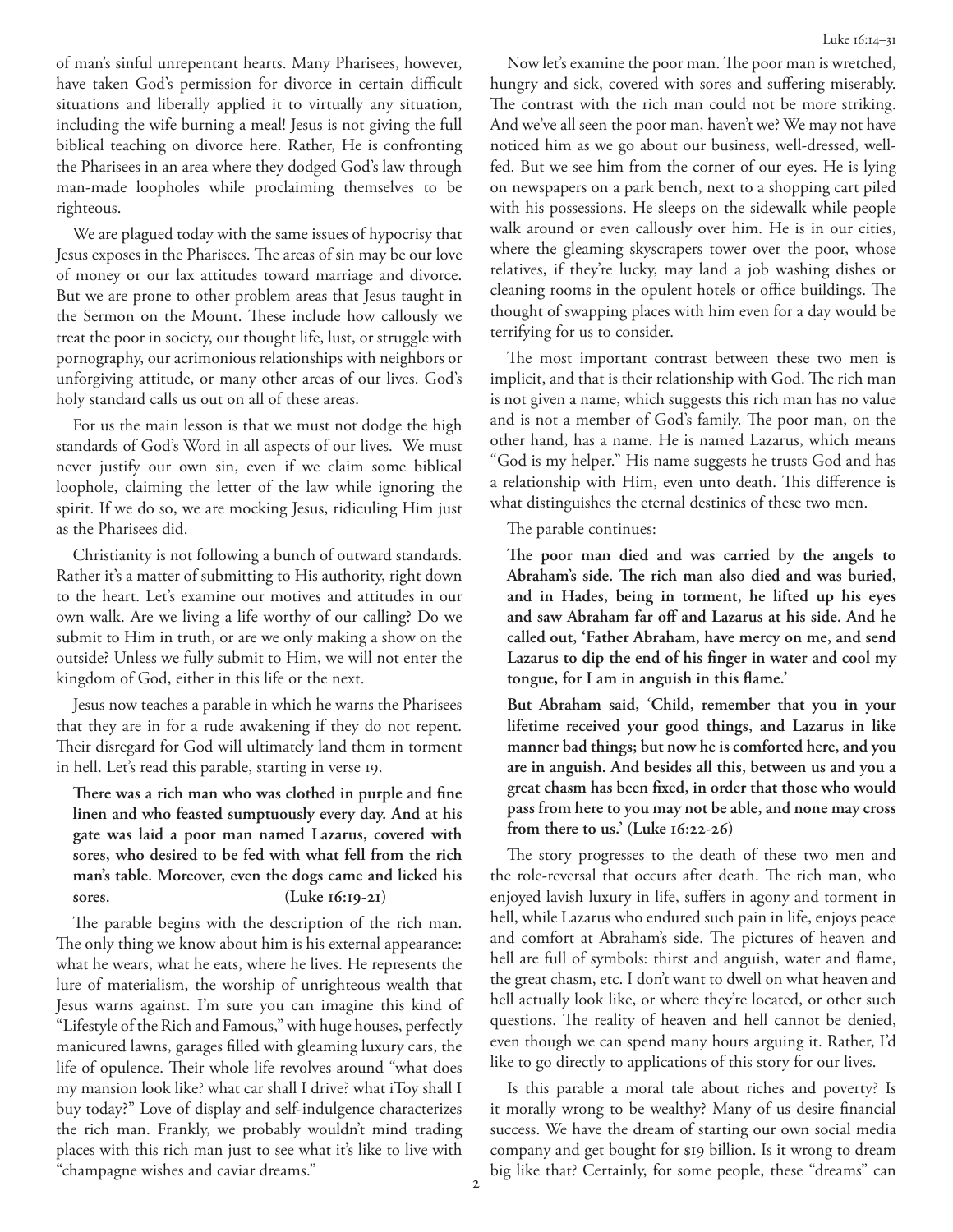## WHERE DO YOU WANT TO GO TOMORROW?

consume and enslave them to pursuit of wealth and that may be unhealthy. I would counsel against pouring a whole life into the pursuit of such a dream. However is having money morally bad? Do rich people land in hell? By this parable, you may think that riches will land you in hell. In fact, didn't Jesus say in Matthew 19:24, "... it is easier for a camel to go through the eye of a needle than for a rich person to enter the kingdom of God."

By a similar argument, if you're poor like Lazarus, then you'll enter the kingdom of heaven. Didn't Jesus say in Luke 6:20 "Blessed are you who are poor, for yours is the kingdom of God."

People feel this way about heaven and hell, that they are to compensate for what happens in this life. It is fitting for a bloated rich man to suffer in hell, for he is receiving his just desserts, and it's right for the poor to go to heaven to compensate for the suffering he had to go through down here. If we think this, then we are quite wrong. The rich man was not in hell simply because he was rich (Abraham was rich, and he is in heaven), any more than Lazarus was in heaven simply because he was poor. Heaven and hell are not compensation for what we go through here. There are rich people in heaven and poor people in hell. Who goes where is determined by something quite different from material status here on earth.

The rich man was a callous, self-indulging, self-righteous person who cared nothing for the needy and poor in society; he stepped over Lazarus every day without giving him a second thought or giving him a scrap from his table. The rich man claimed a relationship to God by addressing Abraham as his father, but he completely disregards God's commandment to love his neighbors. By denying God and scoffing at his commandments, the rich man deserved to be eternally separated from God. Jesus implies this is the fate of the Pharisees in the audience.

The poor man Lazarus counts God as his helper, even though he was poor and a beggar, he was a godly man. He did not let pain and suffering drive him away from God. And for that, he was counted righteous because of his faith and dependence on God. Gal 3:6-7 says, "just as Abraham 'believed God, and it was counted to him as righteousness' Know then that it is those of faith who are the sons of Abraham." That's who Lazarus was and why he was in heaven.

The point is that going to heaven or hell is not dependent on being poor or rich, on being a pastor or an engineer, running a company or running from the law. Your ultimate destiny rests on your spiritual relationship with God. It depends solely on how you respond to God's invitation to come to Him through Jesus, to accept that the death of Jesus on your behalf has bridged the gap between you and Him. As it says in John 3:16, "whoever believes in Him shall not perish but have everlasting life."

Now let's read the final scene of this parable starting in v. 27.

**And he said, 'Then I beg you, father, to send him to my father's house— for I have five brothers—so that he may warn them, lest they also come into this place of torment.' But Abraham said, 'They have Moses and the Prophets; let them hear them.' And he said, 'No, father Abraham, but if someone goes to them from the dead, they will repent.' He said to him, 'If they do not hear Moses and the Prophets, neither will they be convinced if someone should rise from the dead.' (Luke 16:19-31)**

The final scene of the story records the only time the rich man feels something akin to love: concern for his unsaved brothers—he does not want them to suffer torment in hell. Abraham explains that the brothers already have everything they need to know about God through the Scriptures. And even if someone from the dead can return to warn the living, it would make no difference to the brothers, who have rejected God to their own detriment.

The rich man's request illustrates our human desire to see miracles to convince us of what we already ought to know. We ask, "if only God can speak to me directly, or if He performs a miracle, then I'll believe." Or "if only He can answer my questions about this perplexing point, then I'll put my trust in him." If only, if only...In fact, many people in our Lord's day did see miracles, healings. Yet, few of them were committed to Jesus. And even when Jesus Himself returned from the dead, still men did not believe Him.

No, skeptics abound, and they will not be convinced even if God performed miracles for them. As Abraham says, they have "Moses and the prophets" already and that is sufficient. And we have that and more. We have the Son of God made flesh to dwell among us and to teach us. If this will not convince us, then it is our own refusal that convicts us, just as it has convicted the rich man.

We are drawn into the parable and imagine putting ourselves into the role of each character. Are we like the rich man in our attitude or more like Lazarus? Whose destiny will we have? Who are we?

We are the five remaining brothers. We remain here in this world and we're given the opportunity to respond God's good news. We can continue to reject Him, thinking that we'll take one day at a time, living life for the here and now, and when the next life comes, we'll deal with it at that time. No, my friends, where you'll go *then* is determined by what you do *now*. Where you want to go *tomorrow* depends on what you do *today*. Unless you heed God's word now, there may not be any life to follow. It is that simple.

This parable of heaven and hell really hit home for me. Why? Because I saw my own father as the rich man in this story. Although my dad is not rich or callous towards the poor, he is a very independent man without a spiritual life. He was a diplomat for Taiwan most of his life. After he retired and moved to the US, he continued to work as a social worker for another 20 years, finally retiring at the ripe age of 81 years old.